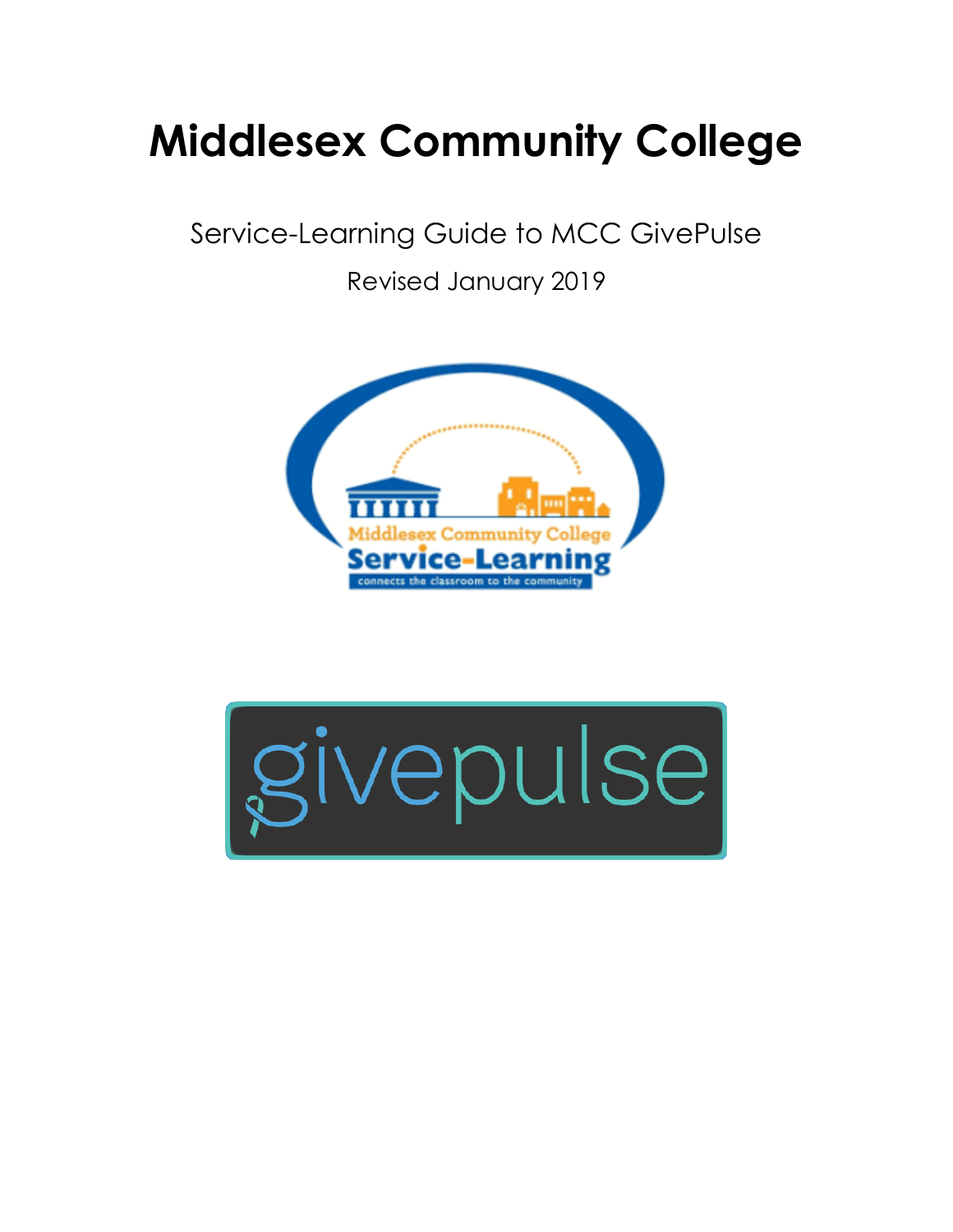## **Service-Learning Defined:**

According to the National Service-Learning Clearinghouse, "Service-Learning is a teaching and learning strategy that integrates meaningful community service with instruction and reflection to enrich the learning experience, teach civic responsibility, and strengthen communities."

#### **Purpose of this Guide:**

This step-by-step guide is designed to help students navigate the GivePulse database.

## **Terms Defined on MCC GivePulse:**

- "Affiliates" = Community partners
- "Events" = Project-Based Service-Learning experiences
- $\bullet$  "Impacts" = the number of times a student has served
- "Hours" = the number of hours the student has served
- "Dashboard" = your personal homepage that tracks your total hours and impacts as well as lists the Service-Learning classes you are registered for on MCC GivePulse

## **Purpose of MCC GivePulse:**

- MCC GivePulse is used to connect MCC students, faculty, staff, and community partners.
- Students can find a site, find the necessary paperwork, and log their hours served.
- MCC faculty can keep track of their students' progress, create events, and reach out to community partners.
- MCC Service-Learning staff manages the users on MCC GivePulse, assists students with GivePulse troubleshooting, and tracks service experiences.

## **Contact Information**

If you have any questions, after reviewing this document, please contact the office at [civiclearning@middlesex.mass.edu.](mailto:civiclearning@middlesex.mass.edu) The Service-Learning Office is located on the Lowell Campus in the Cowan Center, 5<sup>th</sup> Floor, Cubicle 21 or 4<sup>th</sup> Floor, Room 407.

## **Navigating MCC GivePulse:**

It is important to know your way around the GivePulse database. The "Dashboard" is your personal homepage that tracks your total hours, impacts and lists the Service-Learning courses you are registered for on MCC GivePulse. Project-Based Service-Learning courses register for an "Event." MCC students completing Individual Service-Learning contact *approved* community partners directly, using the contact information on the MCC GivePulse database.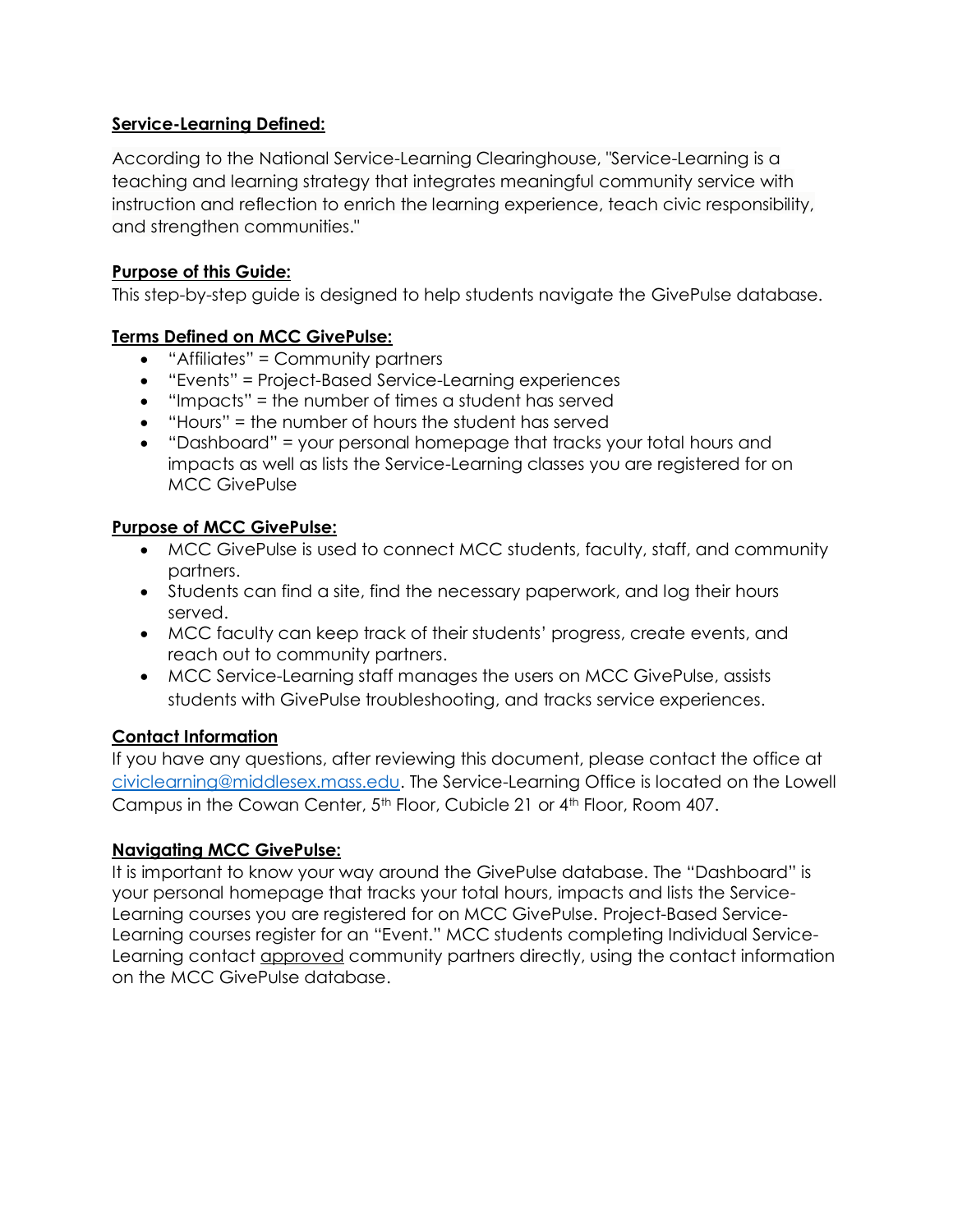## **How to create an account on MCC GivePulse**

- 1. Go to [http://middlesex.givepulse.com.](http://middlesex.givepulse.com/)
- 2. Click on "Log In" on the top right corner of the page.
- 3. Click "Log in via your college."
- 4. Use MCC email username\* and password (same credentials as My MCC), to log into MCC GivePulse.
	- a. \*Username is MCC A#.
- 5. Accept conditions and create account.
- 6. Once logged on, you will be able to see all of your courses listed, hours served, events registered for, Service-Learning documents, and a list of MCC approved community partners (affiliates).

## **Directions to Finding a Service Site:**

- 1. Log into MCC GivePulse with your MCC credentials.
- 2. Once logged into MCC GivePulse, click on "Affiliates" on the home page.
- 3. The affiliates list is where all of the approved community partners are listed. There are over 100 community partners to choose from.
- 4. Use the search box to find specific sites or to narrow sites down to specific towns.
	- a. Type in town name and the sites located in that town will appear.
	- b. Type in a site name and that site and other similar sites will appear.
- 5. Once you find a community partner you want to serve with or are interested in, click on the name of the partner.
- 6. You are now looking at the community partner's MCC GivePulse page. Each community partner should have a contact name, email, phone number, or website link listed on their page.
	- a. If you cannot find their contact information, go directly to the community partner's website to find that information. We suggest contacting them through your MCC email, not by clicking on the administrator's name in GivePulse. Be professional and follow-up if you have not received a response within a week.
- 7. Once you have decided on an approved site, call or email to inquire about serving at that site. Plan to talk about if the site is a good fit, set up your service schedule, and fill out the required Service-Learning paperwork.
- 8. During your first meeting with your service site supervisor, please make sure your supervisor knows they will be receiving emails from GivePulse to verify your service hours (impacts).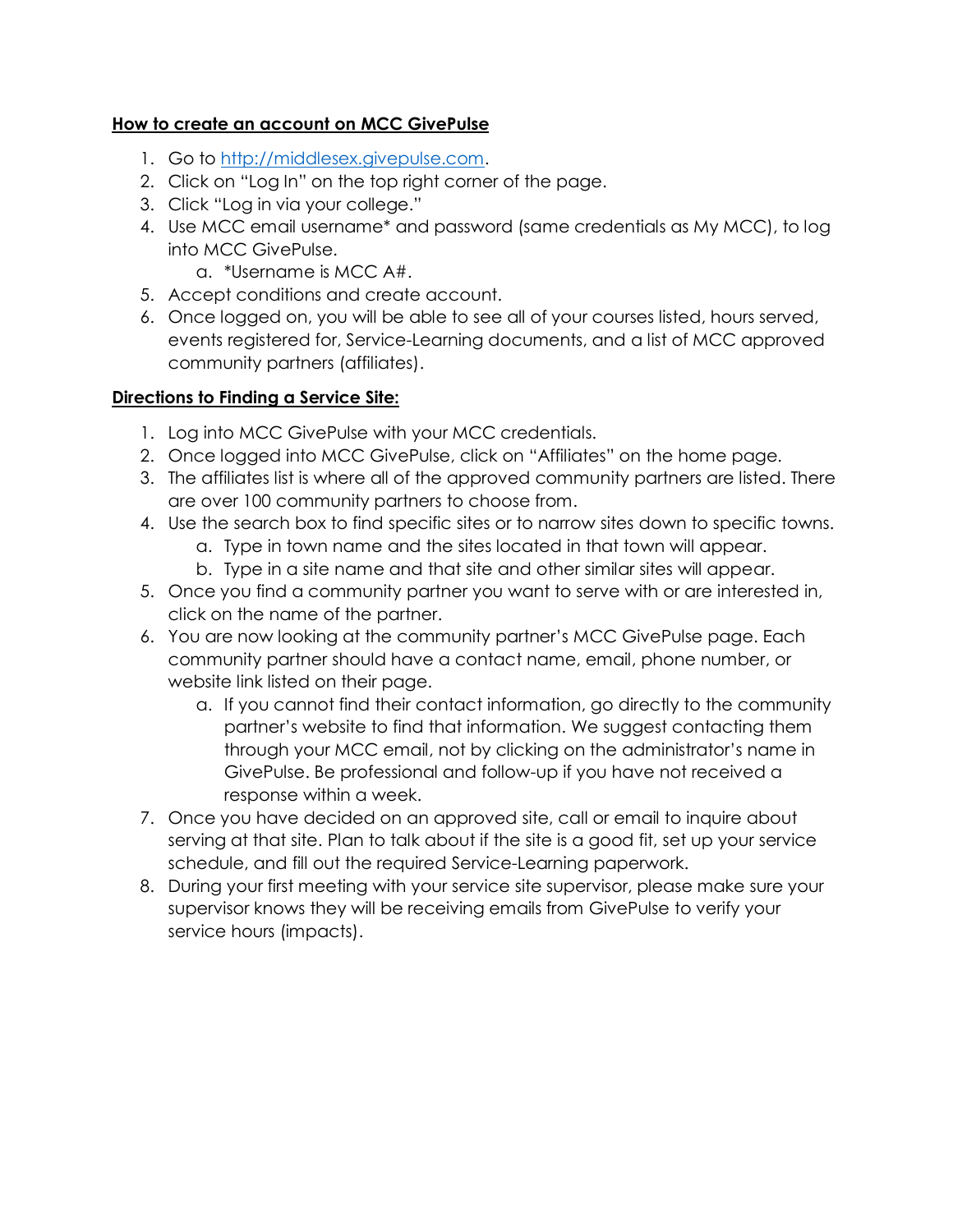## **How to Log Hours for Individual Service-Learning on MCC GivePulse**

- 1. Go to [http://middlesex.givepulse.com.](http://middlesex.givepulse.com/)
- 2. Click on the "**Log In**" button on the top right hand corner of the page
	- a. Click "Log in via your college".
	- b. Use your MCC email credentials: A# for username and outlook email password for password.
- 3. Once logged in, click on the "**Affiliates**" tab.
- 4. Search for your service-learning site and click on it.
- 5. Once you are on the affiliate page, click on the green "**Add Impact**" button.
- 6. The first box is labeled, "Verification of Your Impact". Please be sure your site supervisor's name and email is in the "Verifier's Name and Email" boxes since they will be verifying your hours. If someone else is listed, change the name and email to the correct supervisor.
- 7. Under "Impact Date", enter the date you went to your service-learning site. Start and end date will be the same day.
- 8. Under "Impact Type and Measurement", type in the amount of hours you served. Round to nearest half or whole hour (ex. One hour = 1.0, two and a half hours  $= 2.5$  hours, etc.)
- 9. Under the "About Your Experience", you may write a reflection about what you did and any feedback you may have. This section will help with your final reflection assignment.
- 10. For the "Sharing and Privacy Settings", make sure to only check off your servicelearning site and the course associated with your service-learning. Leave all other boxes unchecked.
- 11. Once all information has been added, click "**Save Impact**".